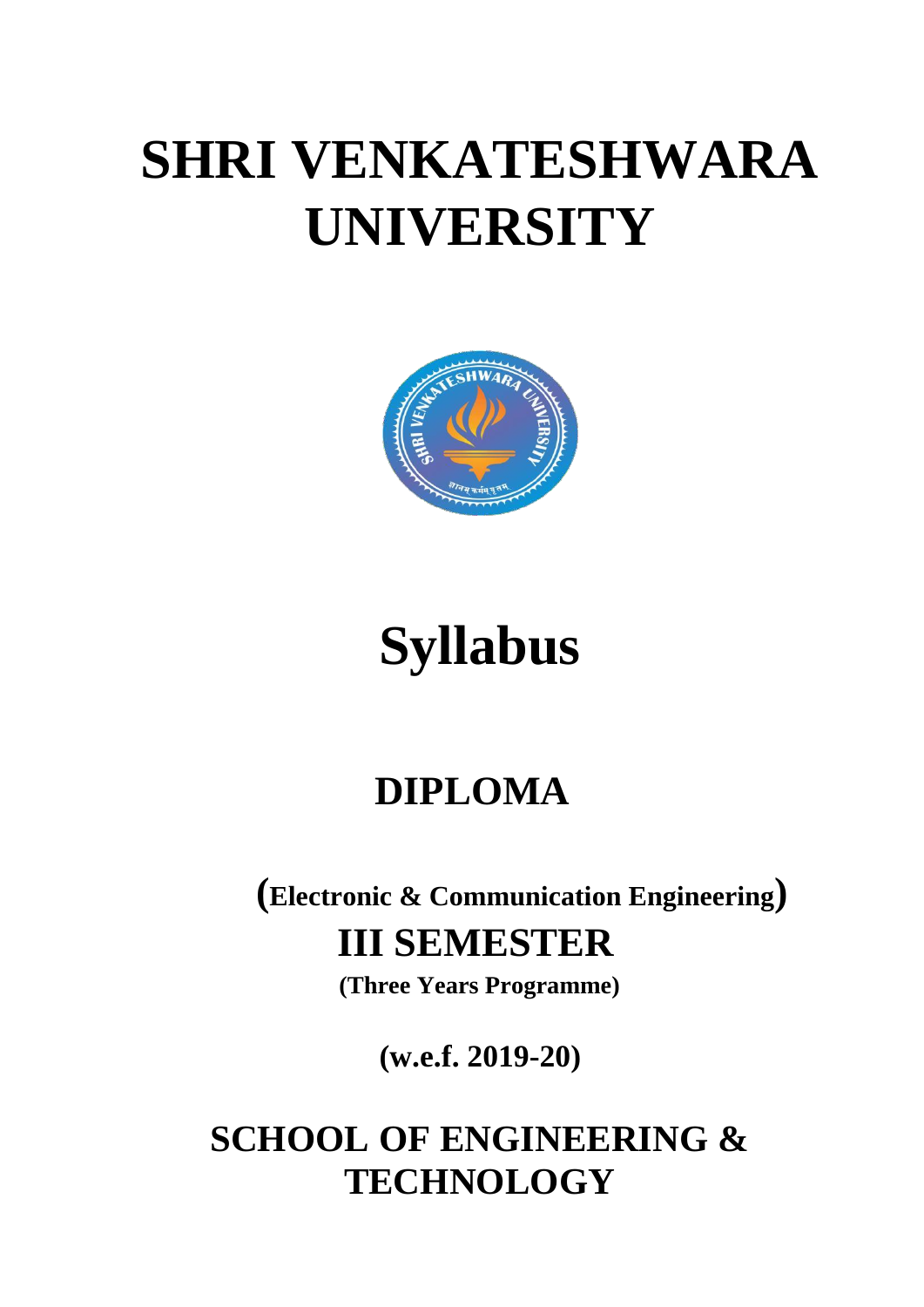### SEMESTER- III

| SI               |                  | Subject                                                     |                | <b>Periods</b>   |                  |                          |              | <b>Evaluation Scheme</b> |                 | <b>End Semester</b> |                  |                 |                 |
|------------------|------------------|-------------------------------------------------------------|----------------|------------------|------------------|--------------------------|--------------|--------------------------|-----------------|---------------------|------------------|-----------------|-----------------|
| $\bullet$        | Subject          |                                                             | L              | T                | $\mathbf P$      | $\mathbf C$<br>${\bf T}$ | $\mathbf T$  | <b>Tot</b>               | ${\bf P}$<br>S  | TE                  | $\mathbf P$<br>E | <b>Tot</b>      | <b>Credit</b>   |
| ${\bf N}$        | <b>Codes</b>     |                                                             |                |                  |                  |                          | $\mathbf{A}$ | al                       |                 |                     |                  | al              |                 |
| $\mathbf{0}$     |                  |                                                             |                |                  |                  |                          |              |                          |                 |                     |                  |                 |                 |
| $\mathbf{1}$     | PEC-<br>301      | Principles of<br>Electronic<br>Communication                | 3              | $\theta$         | $\overline{0}$   | 20                       | 10           | 30                       |                 | 70                  |                  | 100             | 3               |
| $\sqrt{2}$       | <b>PEC-302</b>   | Electronic<br>Devices and<br>Circuits                       | 3              | $\overline{0}$   | $\boldsymbol{0}$ | 20                       | 10           | 30                       |                 | 70                  |                  | 100             | $\mathfrak{Z}$  |
| $\mathfrak{Z}$   | <b>PEC-303</b>   | Digital<br>Electronics                                      | $\mathbf{2}$   | $\overline{0}$   | $\boldsymbol{0}$ | 20                       | 10           | 30                       |                 | 70                  |                  | 100             | $\sqrt{2}$      |
| $\overline{4}$   | <b>PEC-304</b>   | Electronic<br>Measurements                                  | $\overline{3}$ | $\mathbf{0}$     | $\boldsymbol{0}$ | 20                       | 10           | 30                       |                 | 70                  |                  | 100             | $\mathfrak{Z}$  |
|                  |                  | and<br>Instrumentation                                      |                |                  |                  |                          |              |                          |                 |                     |                  |                 |                 |
| $\sqrt{5}$       | <b>PEC - 305</b> | Electric<br>circuits<br>and<br>network                      | $\mathfrak{2}$ | 1                | $\boldsymbol{0}$ | 20                       | 10           | $\overline{30}$          |                 | $\overline{70}$     |                  | 100             | 3               |
| $\sqrt{6}$       | <b>PEC-311</b>   | Principles of<br>Electronic<br>Communication<br>Lab         | $\overline{0}$ | $\boldsymbol{0}$ | $\,2$            |                          |              |                          | 10              |                     | 15               | 25              | $\mathbf{1}$    |
| $\boldsymbol{7}$ | <b>PEC-312</b>   | <b>Electronic Devices</b><br>and Circuits Lab               | $\mathbf{0}$   | $\mathbf{0}$     | $\overline{2}$   |                          |              |                          | 10              |                     | $\overline{15}$  | $\overline{25}$ | $\mathbf{1}$    |
| $8\,$            | <b>PEC-313</b>   | <b>Digital Electronics</b><br>Lab                           | $\overline{0}$ | $\boldsymbol{0}$ | $\overline{2}$   |                          |              |                          | 10              |                     | $\overline{15}$  | 25              | $\mathbf{1}$    |
| $\overline{9}$   | <b>PEC-314</b>   | Electronic<br>Measurements<br>and<br>Instrumentation<br>Lab | $\Omega$       | $\Omega$         | $\overline{2}$   |                          |              |                          | 10              |                     | 15               | 25              | 1               |
| $10\,$           | <b>PEC-314</b>   | Summer Internship-<br>$\mathbf{1}$                          | $\mathbf{0}$   | $\Omega$         | $\mathbf{0}$     |                          |              |                          | $\overline{50}$ |                     |                  | 50              | 2               |
|                  |                  |                                                             |                |                  |                  |                          |              |                          |                 |                     |                  | 650             | $\overline{20}$ |
|                  |                  | Summer Internship-I (4 weeks) after IInd Sem                |                |                  |                  |                          |              |                          |                 |                     |                  |                 |                 |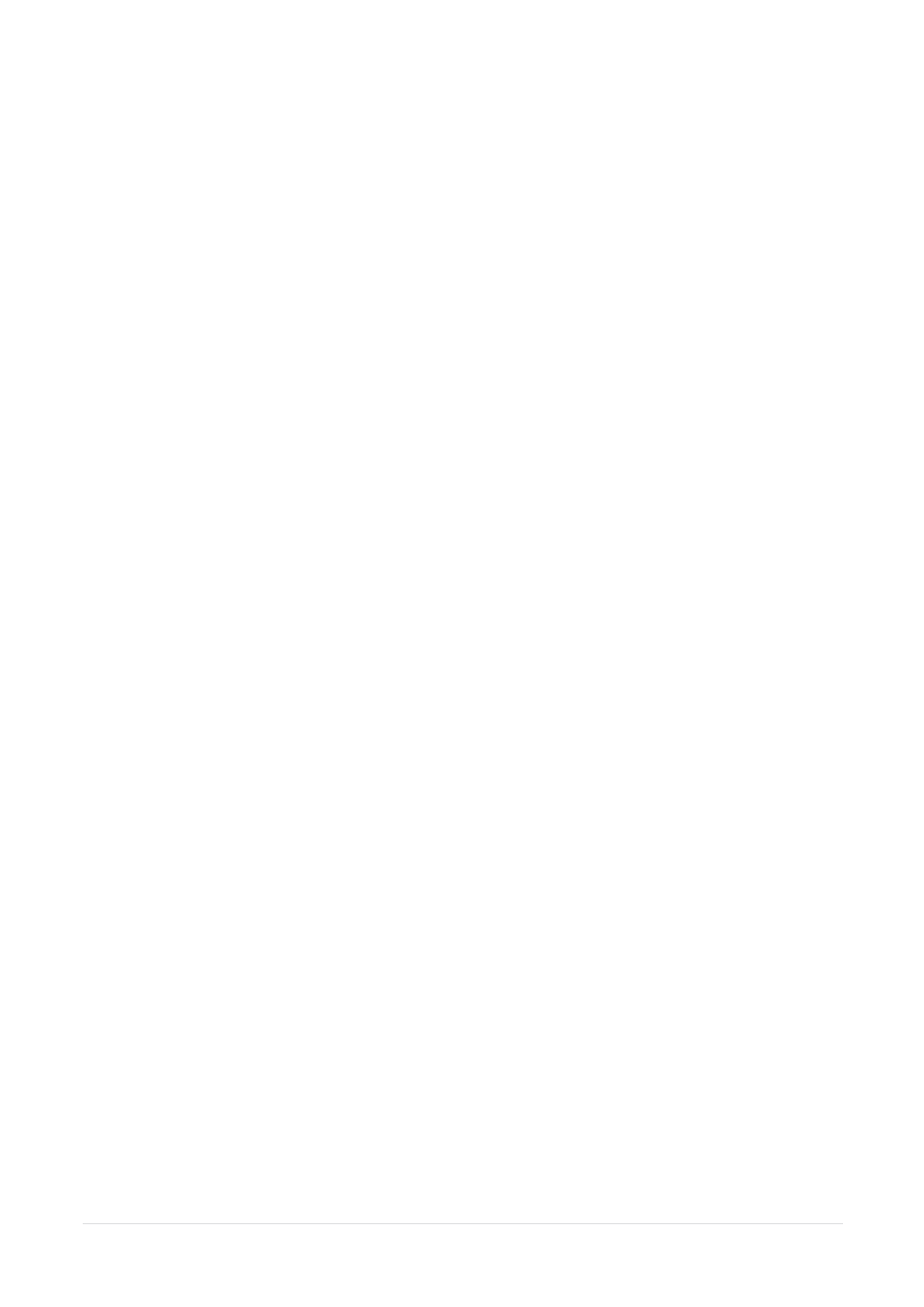| Course Code            | <b>PEC-313</b>          |
|------------------------|-------------------------|
| Course Title           | Digital Electronics Lab |
| Number of Credits      | (L: 0, T: 0, P: 2)      |
| Prerequisites          | <b>NIL</b>              |
| <b>Course Category</b> | PC                      |

#### **SUGGESTED PRACTICALS/ EXERCISES**

The practical in this section are PrOs (i.e. sub-components of the COs) to be developed and assessed in the student for the attainment of the competency.

| S.<br>No. |                                                                                        | <b>Practical Outcomes (PrOs)</b>                                                                                            | Unit<br>No.    |             | Approx.<br>Hrs.<br>Required |                 |
|-----------|----------------------------------------------------------------------------------------|-----------------------------------------------------------------------------------------------------------------------------|----------------|-------------|-----------------------------|-----------------|
| 1.        |                                                                                        | To verify the truth tables for all logic fates - NOT OR AND NAND NOR<br>XOR XNOR using CMOS Logic gates and TTL Logic Gates | $\mathbf{1}$   | 02          |                             |                 |
| 2.        |                                                                                        | Implement and realize Boolean Expressions with Logic Gates                                                                  | $\overline{2}$ | 02          |                             |                 |
| 3.        | ing ICs                                                                                | Implement Half Adder, Full Adder, Half Subtractor, Full subtractor us-                                                      | 3              | 02          |                             |                 |
| 4.        | 3<br>02<br>Implement parallel and serial full-adder using ICs                          |                                                                                                                             |                |             |                             |                 |
| 5.        |                                                                                        | Design and development of Multiplexer and De-multiplexer using mul-<br>tiplexer ICs                                         | 3              | 02          |                             |                 |
| 6.        |                                                                                        | Verification of the function of SR,D, JK and T Flip Flops                                                                   | 4              | 02          |                             |                 |
| 7.        |                                                                                        | Design controlled shift registers                                                                                           | $\overline{4}$ | 02          |                             |                 |
| 8.        | Construct a Single digit Decade Counter (0-9) with 7 segment display<br>$\overline{4}$ |                                                                                                                             |                |             |                             |                 |
| 9.        |                                                                                        | To design a programmable Up-Down Counter with a 7 segment display.                                                          | $\overline{4}$ | 03          |                             |                 |
| 10.       |                                                                                        | Study of different memory ICs                                                                                               | 5              | 02          |                             |                 |
|           | S.<br>No.                                                                              | <b>Practical Outcomes (PrOs)</b>                                                                                            |                | Unit<br>No. | <b>Required</b>             | Approx.<br>Hrs. |
|           | 11.                                                                                    | Study Digital- to - Analog and Analog to Digital Converters                                                                 |                | 5           | 02                          |                 |
|           | 12.                                                                                    | Simulate in Software (such as PSpice) an Analog to Digital Converter                                                        |                | 5           | 03                          |                 |
|           | 13.                                                                                    | Simulate in Software (such as PSpice) an Analog to Digital Converter                                                        |                | 5           | 03                          |                 |
|           |                                                                                        | <b>Total</b>                                                                                                                |                |             | 30                          |                 |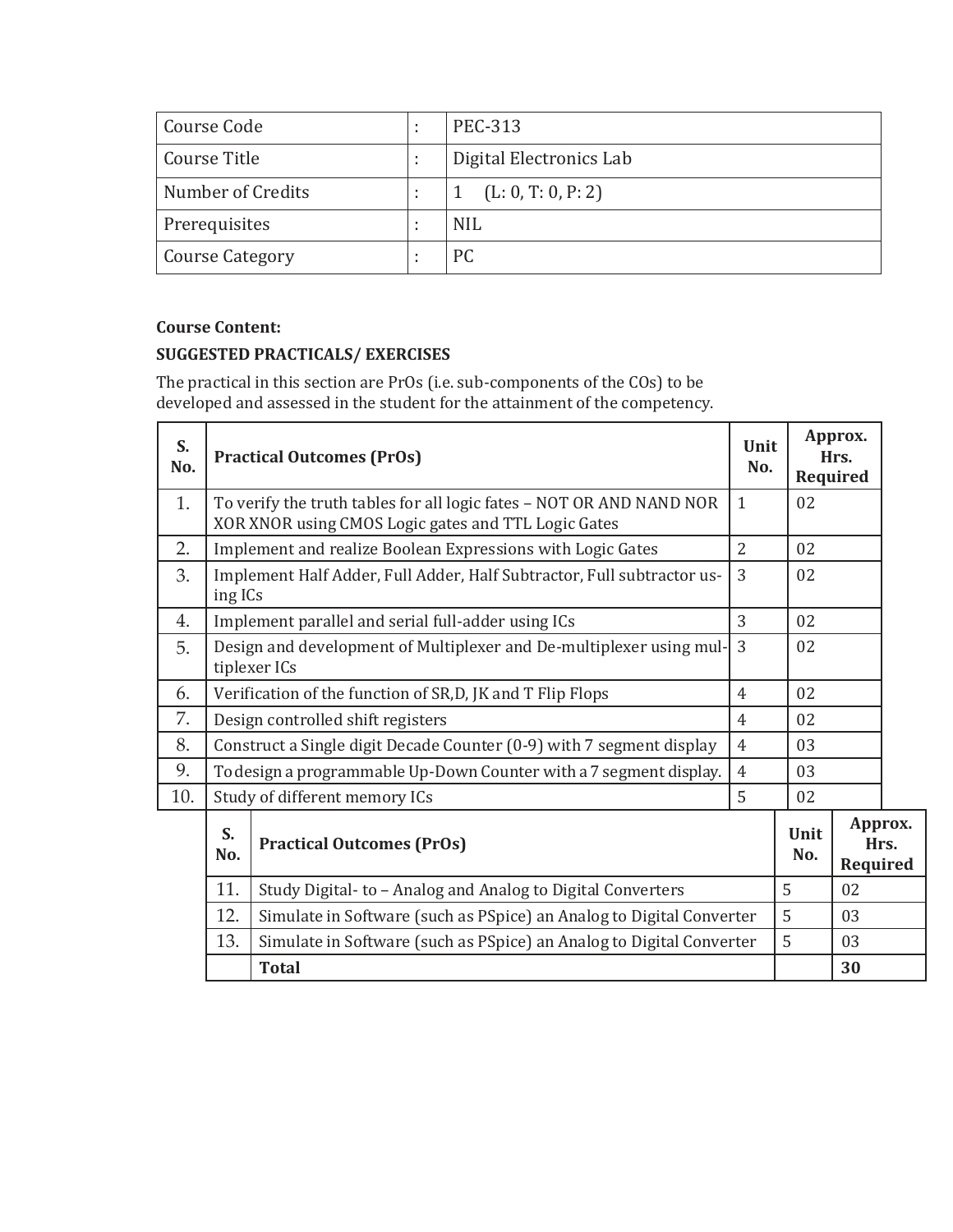#### **Reference Books:**

| S.No. | Title of Book                                                      | Author                                          | Publication                                                                                         |
|-------|--------------------------------------------------------------------|-------------------------------------------------|-----------------------------------------------------------------------------------------------------|
| 1.    | Digital principles & Ap-<br>plications                             | <b>Albert Paul Malvino</b><br>& Donald P. Leach | McGraw Hill Education; Eighth edition<br>ISBN: 978-9339203405                                       |
| 2.    | Digital Electronics                                                | Roger L. Tokheim<br>Macmillian                  | McGraw-Hill Education (ISE Editions);<br>International 2 Revised ed edition<br>ISBN: 978-0071167963 |
| 3.    | Digital Electronics - an<br>introduction to theory<br>and practice | William<br>H.<br>Goth-<br>mann                  | Prentice Hall India Learning Private<br>Limited; 2 edition<br>ISBN: 978-8120303485                  |
| 4.    | <b>Fundamentals of Logic</b><br>Design                             | Charles H. Roth Jr.                             | Jaico Publishing House; First edition<br>ISBN: 978-8172247744                                       |
| 5.    | Digital Electronics                                                | R. Anand                                        | Khanna Publications, New Delhi<br>(Edition 2018) ISBN: 978-93-82609445                              |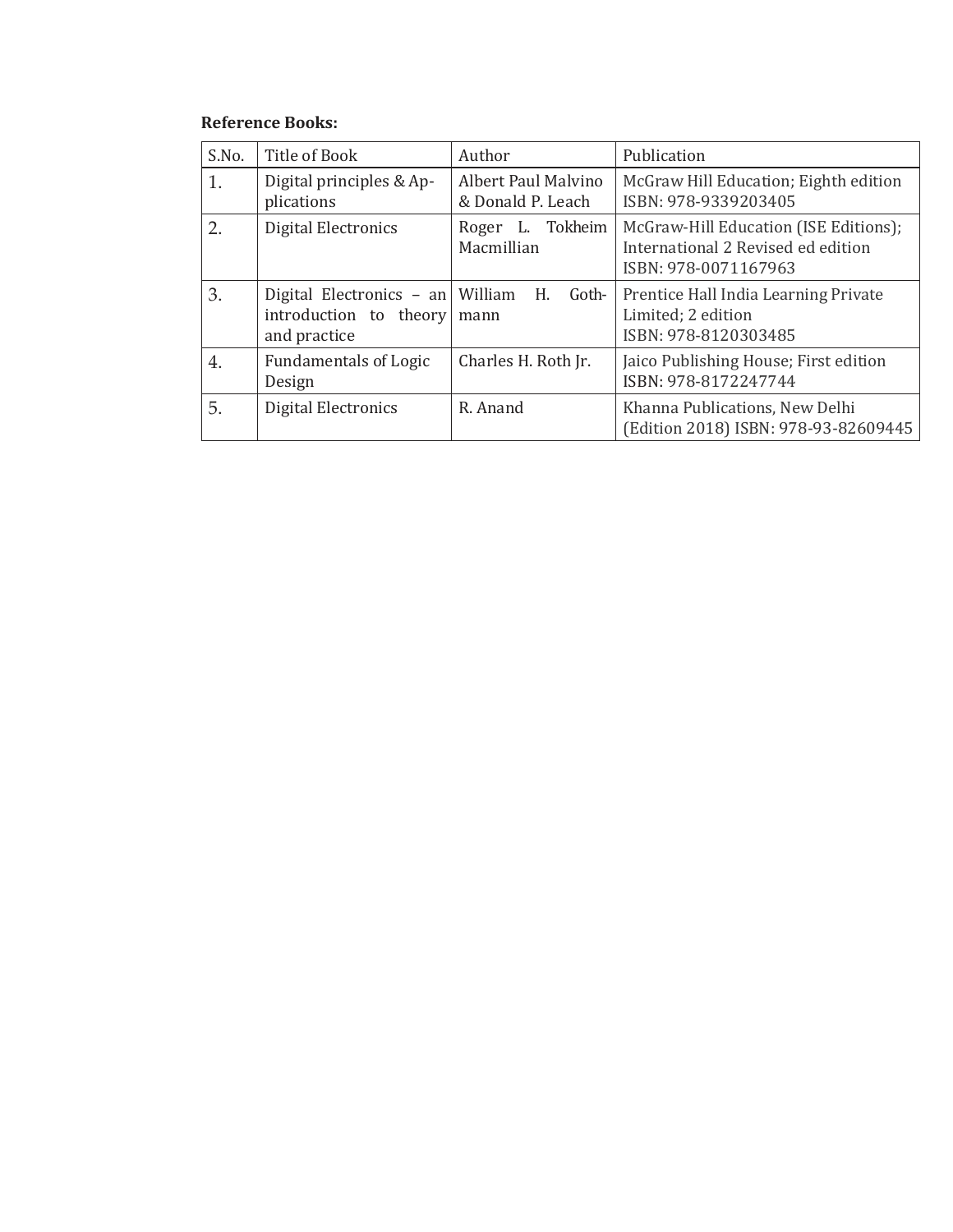| Course Code            | <b>PEC-303</b>      |
|------------------------|---------------------|
| Course Title           | Digital Electronics |
| Number of Credits      | (L: 2, T: 0, P: 0)  |
| Prerequisites          | <b>NIL</b>          |
| <b>Course Category</b> | PC                  |

**Unit 1** – Number Systems & Boolean Algebra

Introduction to different number systems – Binary, Octal, Decimal, Hexadecimal

Conversion from one number system

to another. Boolean variables – Rules

and laws of Boolean Algebra De-

Morgan's Theorem

Karnaugh Maps and their use for simplification of Boolean expressions

#### **Unit 2** – Logic Gates

Logic Gates – AND, OR, NOT, NAND, NOR , XOR, XNOR: Symbolic representation and truth

table

Implementation of Boolean expressions and Logic Functions using

gates Simplification of expressions

#### **Unit 3** – Combinational Logic Circuits

Arithmetic Circuits – Addition, Subtraction, 1's 2's Complement, Half Adder, Full Adder, Half Subtractor, Full Subtractor, Parallel and Series Adders

Encoder, Decoder

Multiplexer – 2 to 1 MUX, 4 to 1 MUX, 8 to 1 MUX. Applications Demultiplexer – 1 to 2 DEMUX, 1- 4 DEMUX, 1- 8 DEMUX

#### **Unit 4** – Sequential Logic Circuits

Flip Flops – SR,JK, T, D, FF, JK-MS, Triggering

Counters – 4 bit Up – Down Counters, Asynchronous/ Ripple Counter, Decade Counter- Mod 3, Mod 7 Counter, Johnson Counter, Ring Counter

Registers – 4bit Shift Register: Serial In Serial Out, Serial in Parallel Out, Parallel In Serial Out, Parallel In ParallelOut

#### **Unit 5** – Memory Devices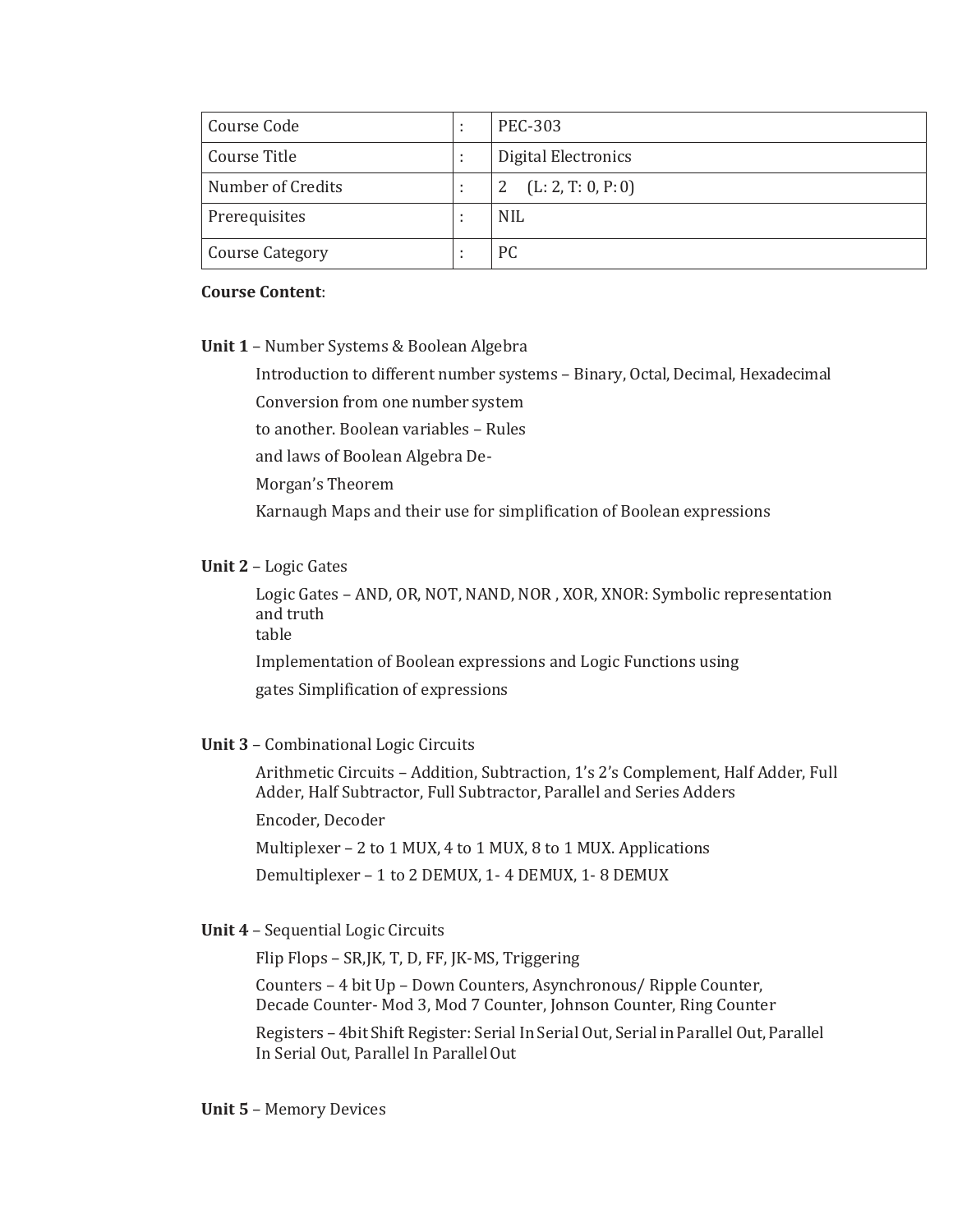Classification of Memories – RAM Organization, Address Lines and Memory Sixe,

Static RAM, Bipolar RAM, cell Dynamic RAM, D RAM, DDR RAM

Read Only memory – ROM organization, Expanding memory, PROM, EPROM, EEPROM, Flash memory

Data Converters – Digital to Analog converters, Analog to Digital Converters

#### **SUGGESTED LEARNING RESOURCES:**

| S.No. | <b>Title of Book</b>                                                       | <b>Author</b>                            | <b>Publication</b>                                                                                  |
|-------|----------------------------------------------------------------------------|------------------------------------------|-----------------------------------------------------------------------------------------------------|
| 1.    | Digital principles & Ap-<br>plications                                     | Albert Paul Malvino<br>& Donald P. Leach | McGraw Hill Education; Eighth edition<br>ISBN: 978-9339203405                                       |
| 2.    | Digital Electronics                                                        | Tokheim<br>Roger<br>L.<br>Macmillian     | McGraw-Hill Education (ISE Editions);<br>International 2 Revised ed edition<br>ISBN: 978-0071167963 |
| 3.    | Digital Electronics - an William<br>introduction to theory<br>and practice | Goth-<br>H.<br>mann                      | Prentice Hall India Learning Private<br>Limited; 2 edition<br>ISBN: 978-8120303485                  |
| 4.    | <b>Fundamentals of Logic</b><br>Design                                     | Charles H. Roth Jr.                      | Jaico Publishing House; First edition<br>ISBN: 978-8172247744                                       |
| 5.    | Digital Electronics                                                        | R. Anand                                 | Khanna Publications, New Delhi<br>(Edition 2018) ISBN: 978-93-82609445                              |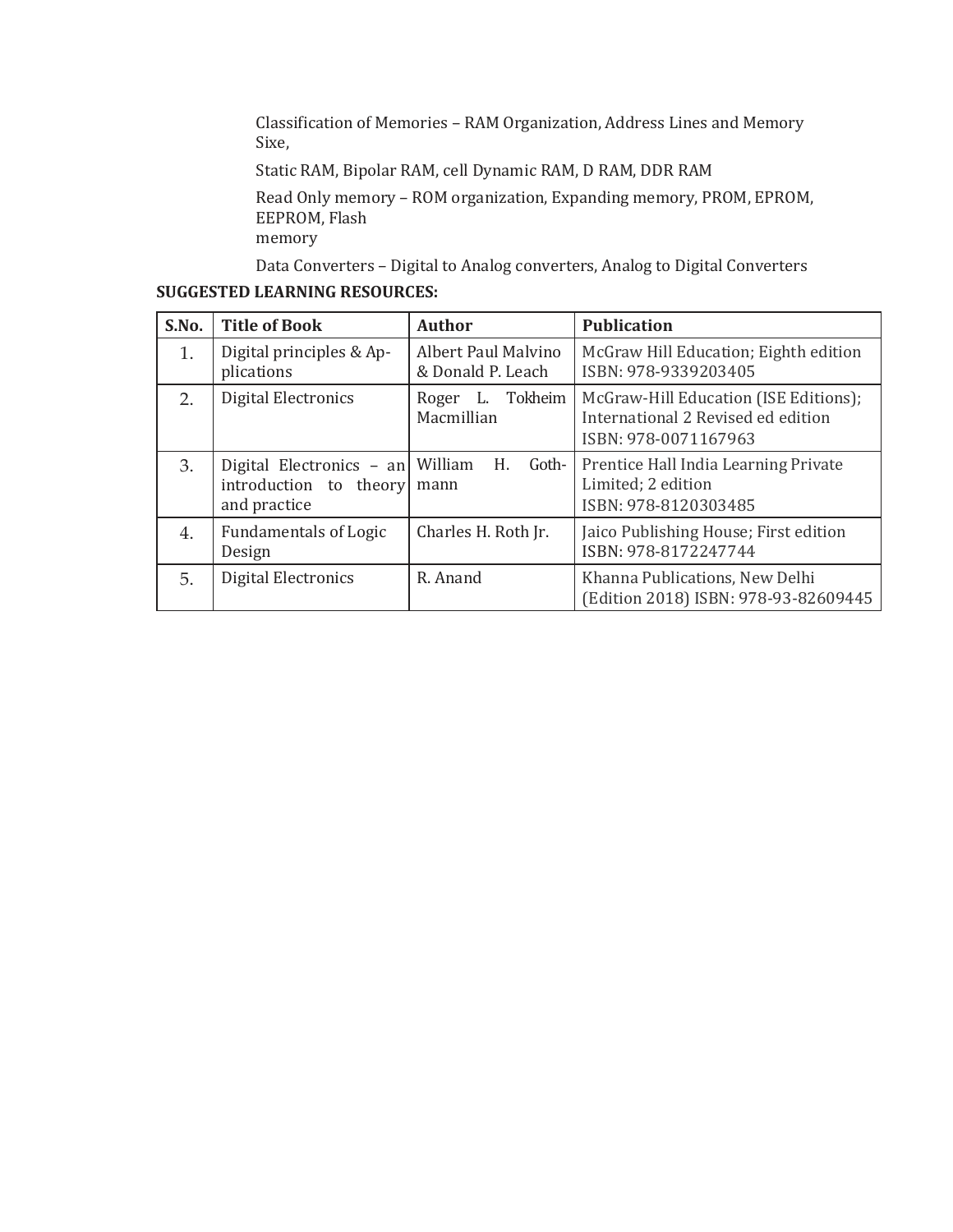| Course Code            | <b>PEC-305</b>              |
|------------------------|-----------------------------|
| Course Title           | Electric Circuits & Network |
| Number of Credits      | (L: 2, T: 1 P: 0)<br>3      |
| Prerequisites          | <b>NIL</b>                  |
| <b>Course Category</b> | PC                          |

#### **Unit – 1 Basics of Network and Network Theorem**

Node and Mesh Analysis Superposition Theorem Thevenin Theorem Norton Theorem Maximum Power transfer theorem Reciprocity Theorem

#### **Unit– 2 Graph Theory**

Graph of network, tree, incidence matrix

F- Tie Set Analysis F-Cut Set Analysis

Analysis of resistive network using cutset and tie-set Duality

#### **Unit– 3 Time Domain and Frequency Domain Analysis**

Solution of first and second order differential equations for Series and parallel R-L, R-C, R-L-C circuits Initial and Final conditions in

network elements Forced and

Free response, time constants

Steady State and Transient

State Response

Analysis of electrical circuits using Laplace Transform for standard inputs (unit, Ramp, Step)

#### **Unit– 4 Trigonometric and exponential Fourier series**

Discrete spectra and symmetry of waveform

Steady state response of a network to non-sinusoidal periodic inputs, power factor, effective values

Fourier transform and continuous spectra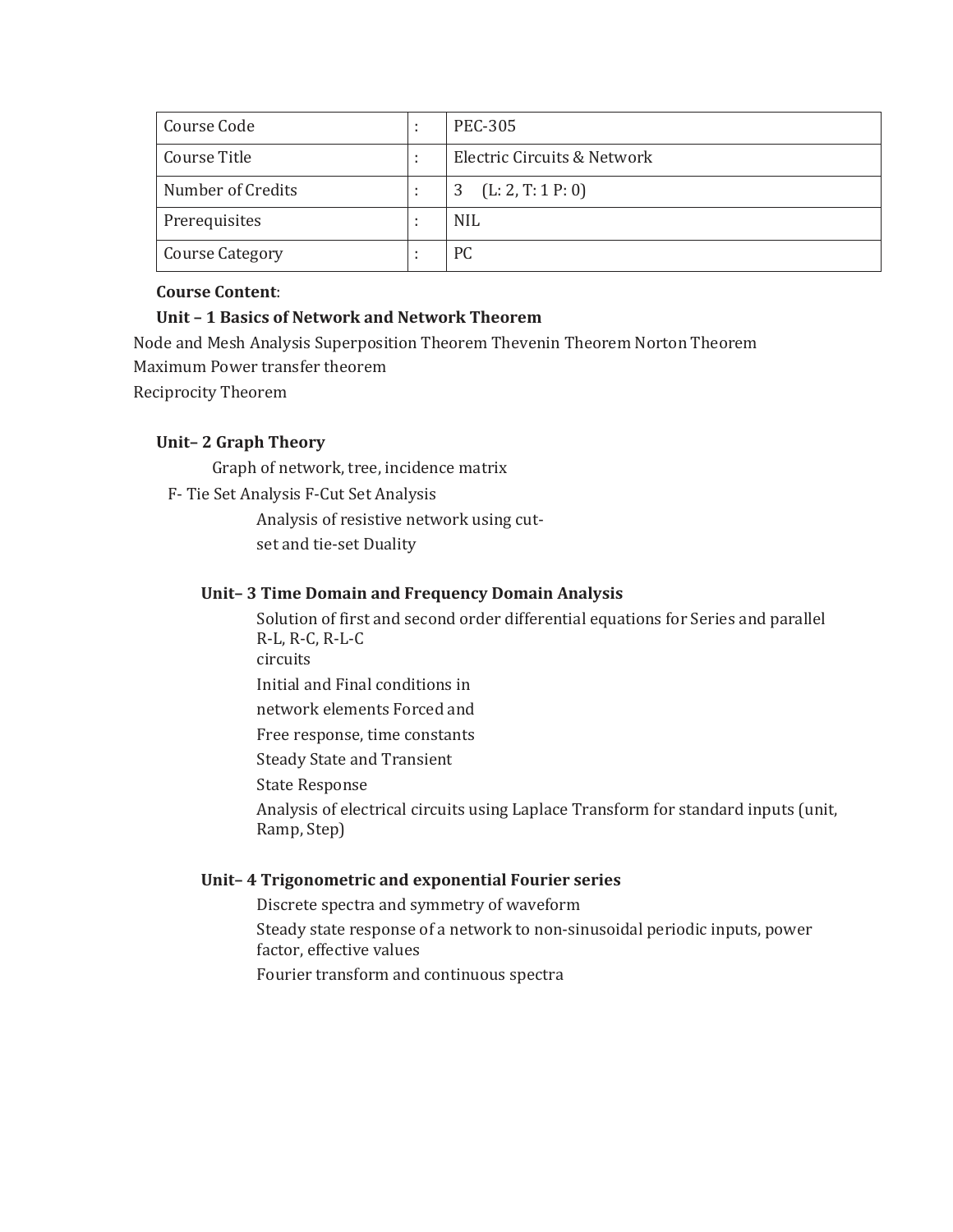#### **Unit- 5 Two Port Network**

Two Port Network Open Circuit Impedance Parameters Short Circuit Admittance Parameters Transmission Parameters Hybrid Parameters Interrelationship of Two Port Network Inter Connection of Two Port Network

### **SUGGESTED LEARNING RESOURCES: SUGGESTED SOFTWARE/LEARNING**

## **WEBSITES**

| S. No.         | <b>Title of Book</b>                | <b>Author</b>                                  | <b>Publication</b>                    |
|----------------|-------------------------------------|------------------------------------------------|---------------------------------------|
|                | Networks and Systems                | Ashfaq Husain                                  | Khanna Publishing House               |
| 2              | Network Analysis                    | M. E. Van Valkenburg                           | Prentice Hall of India                |
| 3              | <b>Engineering Circuit Analysis</b> | W. H. Hayt, J. E. Kemmerly<br>and S. M. Durbin | McGraw Hill                           |
| $\overline{4}$ | <b>Electrical Circuits</b>          | Joseph Edminister                              | Schaum's Outline, Tata<br>McGraw Hill |
| 5              | <b>Basic Circuit Theory</b>         | Lawrence P. Huelsma                            | Prentice Hall of India                |
| 6              | Network & Systems                   | D. Roy Choudhury                               | Wiley Eastern Ltd                     |
|                | Linear Circuit Analysis             | De Carlo and Lin                               | Oxford Press                          |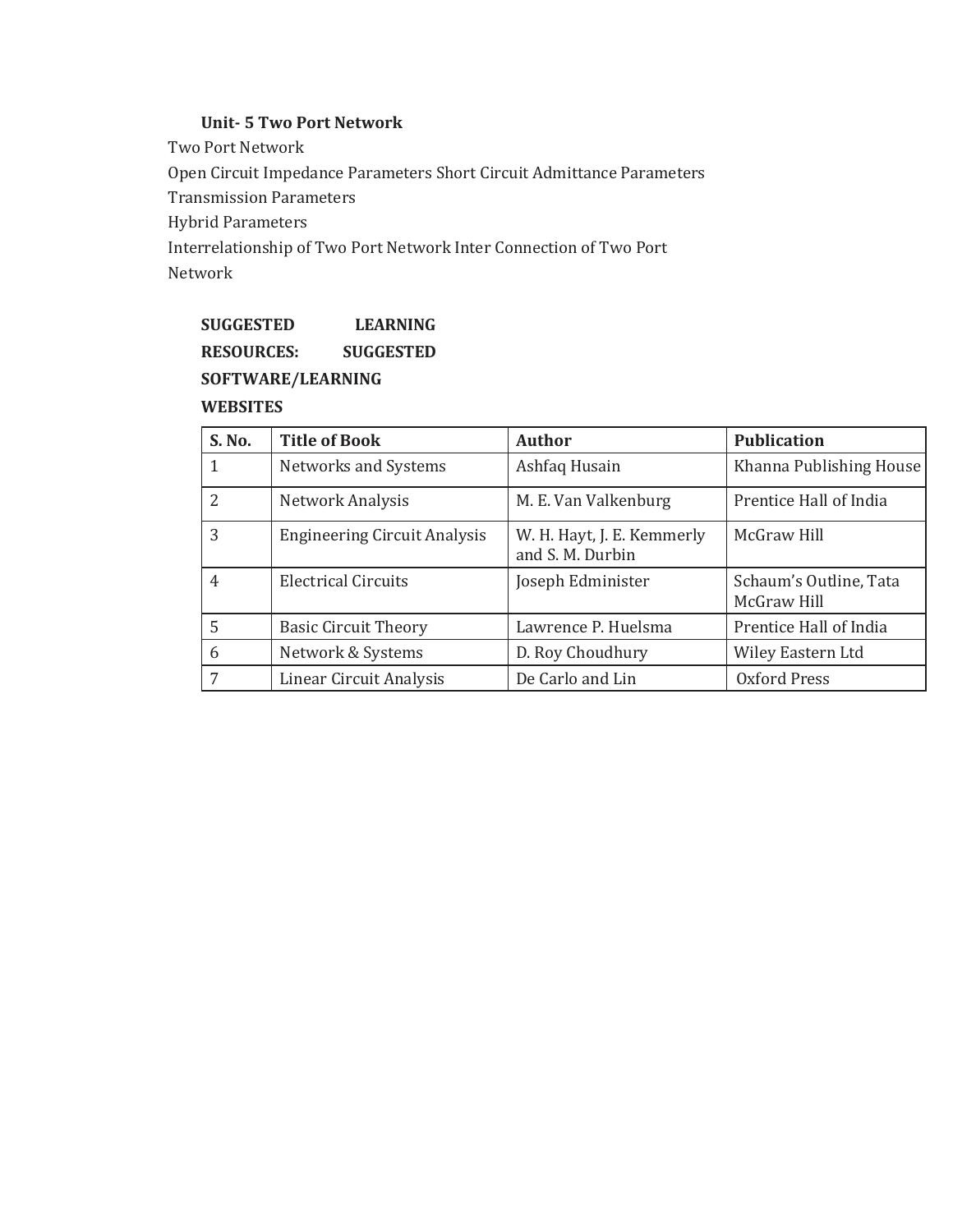| Course Code            |     | PEE-312                      |
|------------------------|-----|------------------------------|
| Course Title           |     | ELECTRIC CIRCUITS LABORATORY |
| Number of Credits      |     | (L: 0, T: 0, P: 2)           |
| Prerequisites          | . . | <b>NIL</b>                   |
| <b>Course Category</b> |     | <sub>PC</sub>                |

#### **Course objectives:**

The aim of this course is to help the student to attain the following industry identified competency through various teaching learning experiences:

Maintain electrical systems applying AC and DC circuit fundamentals.

#### **Practicals:**

- 1. Use dual trace oscilloscope to determine A.C voltage and current response in given R, L, C circuit.
- 2. Use voltmeter, ammeter, wattmeter to determine active, reactive and apparent power con- sumed in given R-L series circuit. Draw phasor diagram.
- 3. Use voltmeter, ammeter to determine active, reactive and apparent power consumed in given R-C series circuit. Draw phasordiagram.
- 4. Use voltmeter, ammeter, wattmeter to determine active, reactive and apparent power con- sumed in given R-L-C series circuit. Draw phasor diagram.
- 5. Use variable frequency supply to create resonance in given series R-L-C circuit or by using variable inductor or variable capacitor.
- 6. Use voltmeter, ammeter, wattmeter to determine current, p.f. , active, reactive and apparent power in R-C parallel A.C. circuit.
- 7. Use voltmeter, ammeter, wattmeter, p.f meter to determine current, p.f., active, reactive and apparent power for given R-L-C parallel circuit with series connection of resistor and induc- tor in parallel with capacitor.
- 8. Use variable frequency supply create resonance in given parallel R-L-C circuit or by using variable inductor or capacitor.
- 9. Use voltmeter, ammeter, wattmeter, p.f meter to determine line and phase quantities of volt- age and current for balanced three phase star and delta connected load and calculate active, reactive, and apparent power. Draw phasor diagram.
- 10. Use voltmeter, ammeter, wattmeter, p.f meter to determine line and phase quantities of volt- age and current for unbalanced three phase star and delta connected load and calculate ac- tive, reactive, and apparent power. Draw phasor diagram.
- 11. Use voltmeter, ammeter to determine current through the given branch of a electric network by applying mesh analysis.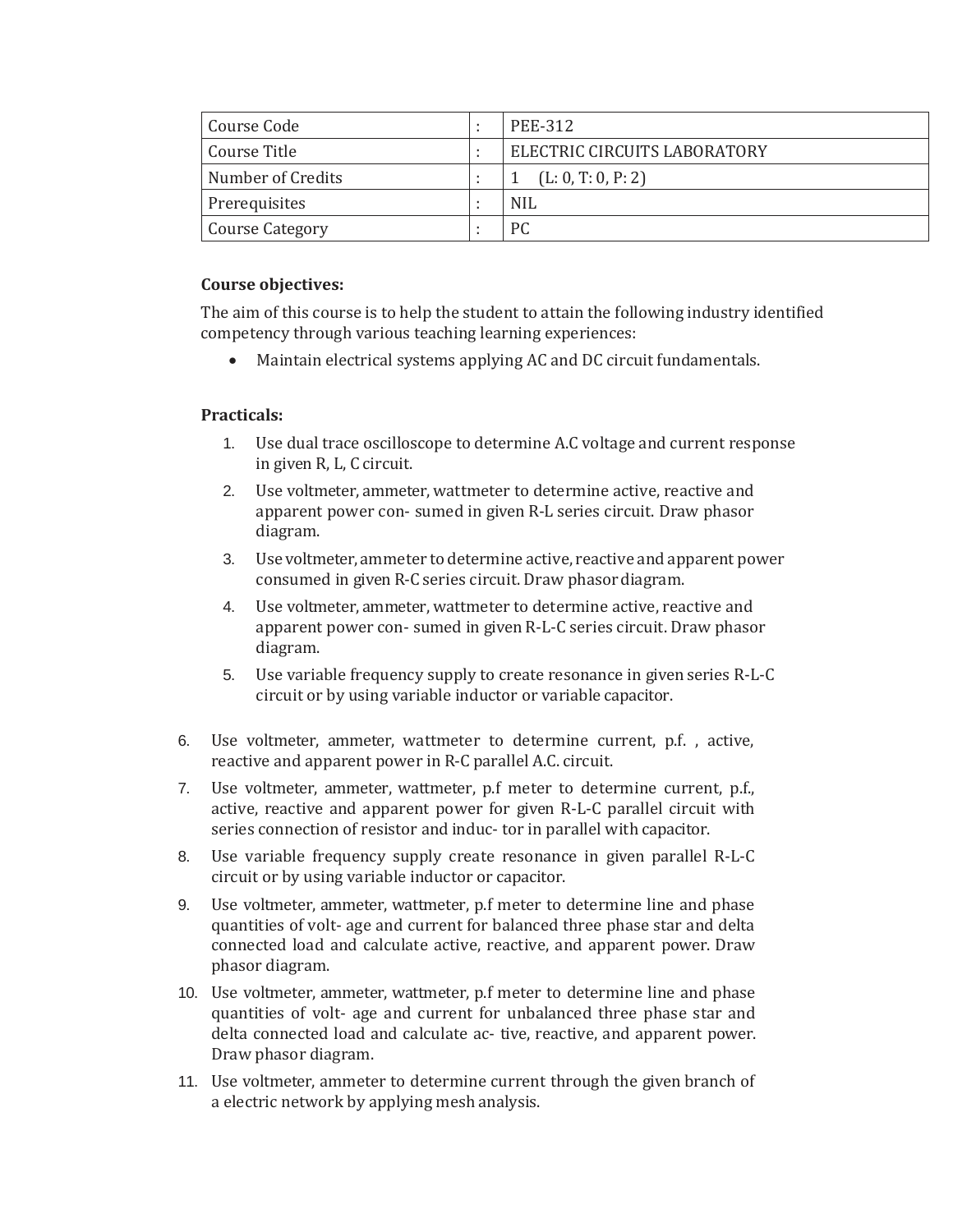- 12. Use voltmeter, ammeter to determine current through the given branch of a electric network by applying node analysis.
- 13. Use voltmeter, ammeter to determine current through the given branch and voltage across the given element of circuit by applying superposition theorem.
- 14. Use voltmeter, ammeter to determine equivalent circuit parameter in a given circuitby apply- ing Thevenin's theorem
- 15. Use voltmeter, ammeter to determine equivalent circuit parameter in a given circuit by ap- plying Norton's theorem
- 16. Use voltmeter, ammeter to determine load resistance for maximum power transfer for a giv- en circuit by applying maximum power transfer theorem.

#### **Course outcomes:**

The theory, practical experiences and relevant soft skills associated with this course are to be taught and implemented, so that the student demonstrates the following industry oriented COs associated with the above mentioned competency:

- a) Troubleshoot problems related to single phase A.C series circuits.
- b) Troubleshoot problems related to single phase A.C parallel circuits.
- c) Troubleshoot problems related to three phase circuits.
- d) Use principles of circuit analysis to troubleshoot electric circuits.
- e) Apply network theorems to troubleshoot electric circuits.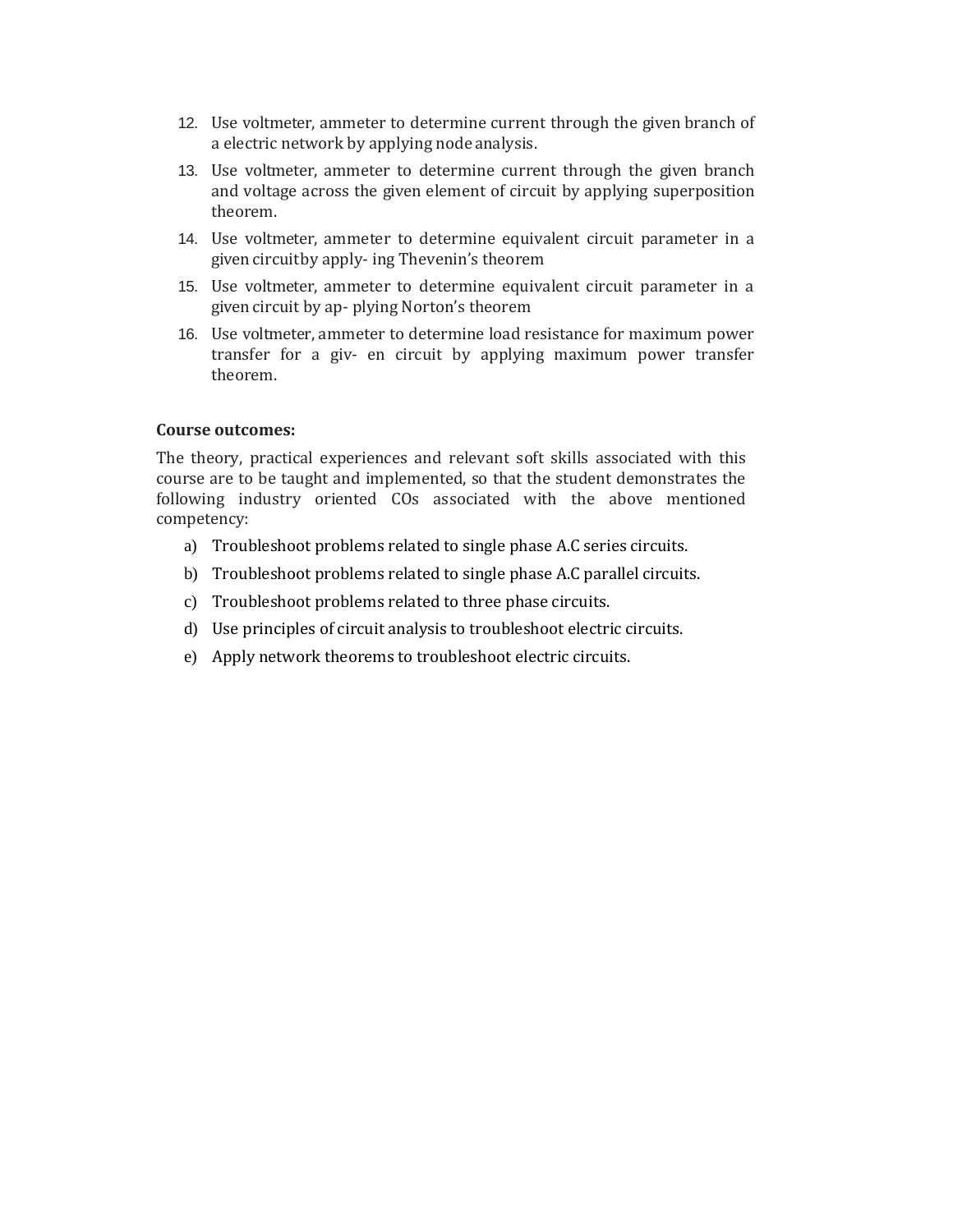| Course Code            | <b>PEC-312</b>                      |
|------------------------|-------------------------------------|
| Course Title           | Electronic Devices and Circuits Lab |
| Number of Credits      | (L: 0, T: 0, P: 2)                  |
| Prerequisites          | <b>NIL</b>                          |
| <b>Course Category</b> | РC                                  |

#### **SUGGESTED PRACTICALS/ EXERCISES**

The practical in this section are PrOs (i.e. sub-components of the COs) to be developed and assessed in the student for the attainment of the competency.

| S. No. | <b>Practical Outcomes (PrOs)</b>                                                                                                                     | Unit No.     |
|--------|------------------------------------------------------------------------------------------------------------------------------------------------------|--------------|
| 1.     | Construct the circuit and plot the VI characteristics of the PN Junction Diode,<br>find the cut in voltage                                           | $\mathbf{1}$ |
| 2.     | Construct the circuit and plot the characteristics of a Zener Diode. Find the<br>breakdown voltage                                                   | $\mathbf{1}$ |
| 3.     | Construct a Half Wave Rectifier and obtain regulation characteristics - Without<br><b>Filters and with Filters</b><br>Compare the results            | $\mathbf{1}$ |
| 4.     | Construct a Full Wave Rectifier and obtain regulation characteristics - Without<br>Filters and with Filters<br>Compare the results                   | $\mathbf{1}$ |
| 5.     | Construct a Bridge Rectifier and obtain regulation characteristics - Without Fil-<br>ters and with Filters                                           | $\mathbf{1}$ |
| 6.     | Obtain the characteristics of DIAC and TRIAC                                                                                                         | 3            |
| 7.     | Simulate half wave, full wave and bridge rectifier using simulation tool like<br>PSpice/ Orcad/ Multisim.                                            | 3            |
| 8.     | Develop a simulation model for Voltage Series and Voltage Shunt Feedback Am-<br>plifiers                                                             | 5            |
| 9.     | Develop circuits for Voltage Series and Voltage Shunt Feedback Amplifiers and<br>obtain output plots. Compare the results with the simulation model. | 5            |
| 10.    | Develop a simulation model for Current Series and Current Shunt Feedback Am-<br>plifiers                                                             | 5            |
| 11.    | Develop circuits for Current Series and Current Shunt Feedback Amplifiers and<br>obtain output plots. Compare the results with the simulation model. |              |
| 12.    | <b>Total</b>                                                                                                                                         |              |

#### **Reference Books:**

| . <del>.</del><br>$\sqrt{ }$<br>N c<br>$\sim$ $\sim$<br>of Book<br>. ilie i<br><b>UI</b><br>uuu.<br>ັບ.<br>110.<br>.<br>___ | $\sim$ $\sim$<br>auun |
|-----------------------------------------------------------------------------------------------------------------------------|-----------------------|
|-----------------------------------------------------------------------------------------------------------------------------|-----------------------|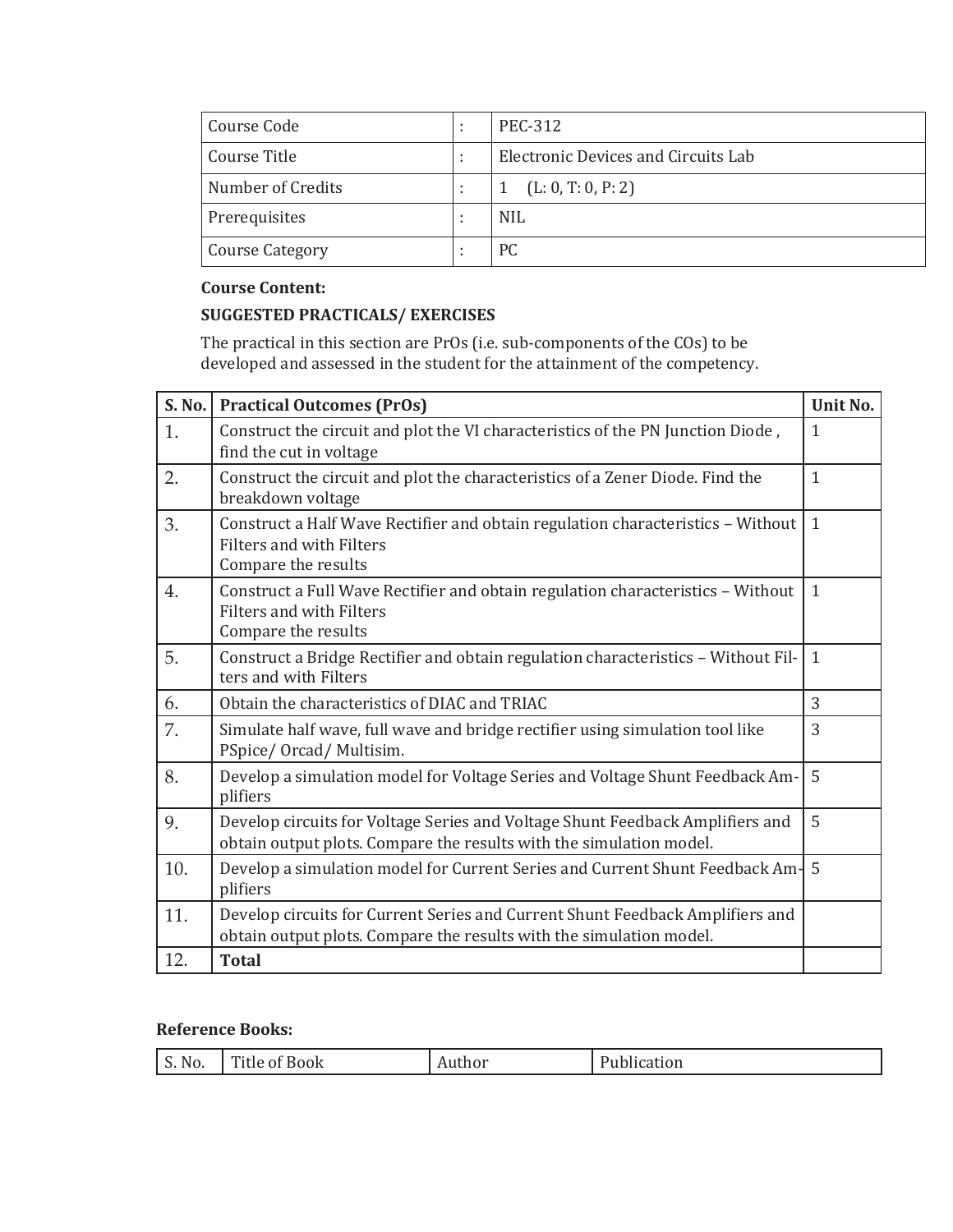| 1. | <b>Analog Circuits</b>                                  | A.K. Maini                | Khanna Publishing House<br>Ed. 2018 (ISBN: 978-93-86173-584)                           |
|----|---------------------------------------------------------|---------------------------|----------------------------------------------------------------------------------------|
| 2. | Electronic Devices and Cir- S. Salivahanan and<br>cuits | N. Suresh Kumar           | McGraw Hill Education; Fourth edi-<br>tion (1 July 2017)<br>ISBN: 978-9339219505       |
| 3. | <b>Electronics Devices and</b><br>circuit theory        | Boyestad & Nash-<br>elsky | Education<br>Pearson<br>In-<br>(2015)<br>dia;<br>edition<br>11<br>ISBN: 978-9332542600 |
| 4. | <b>Electronic Principles</b>                            | vid Bates                 | Albert Malvino & Da- Tata McGraw Hill Publication 2010<br>ISBN: 978-0070634244         |
| 5. | Electronics Devices & Cir-<br>cuits                     | Jacob Millman             | McGraw Hill Education; 4 edition<br>(2015)<br>ISBN: 978-9339219543                     |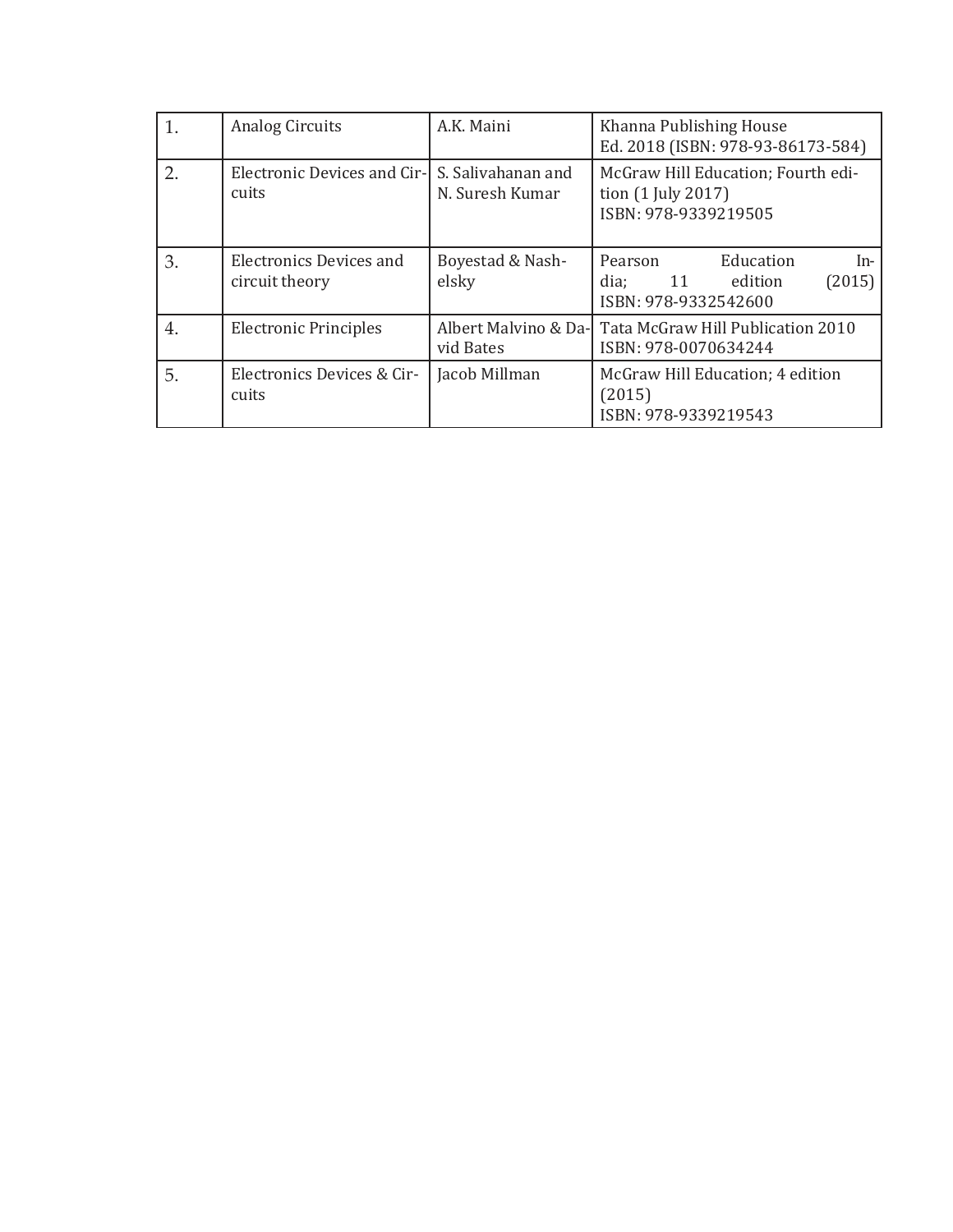| Course Code            | <b>PEC-304</b>                             |
|------------------------|--------------------------------------------|
| Course Title           | Electronic Measurement and Instrumentation |
|                        |                                            |
| Number of Credits      | (L: 3, T: 0, P: 0)<br>3                    |
| Prerequisites          | <b>NIL</b>                                 |
|                        |                                            |
| <b>Course Category</b> | PC.                                        |

**Unit – I Basics of Measurements and Bridges** Accuracy & precision, Resolution Types of Errors DC Bridges – Wheatstone and Kelvin Double Bridge AC Bridges - Maxwell's Bridge, Hay's Bridge, Anderson Bridge, De-Sauty's Bridge

#### **Unit- II Potentiometer**

Basic DC slide wire Potentiometer Crompton's DC Potentiometer Applications of DC Potentiometer AC Potentiometers Applications of AC Potentiometers

#### **Unit– III Measuring Instruments**

Permanent Magnet Moving Coil Instruments (PMMC) Moving Iron type Instruments (MI) Electro Dynamo Type Instruments Single Phase Energy Meter

#### **Unit– IV Electronic Instruments**

Electronic Voltmeter and Digital Voltmeter Electronic Multimeters Q – Meter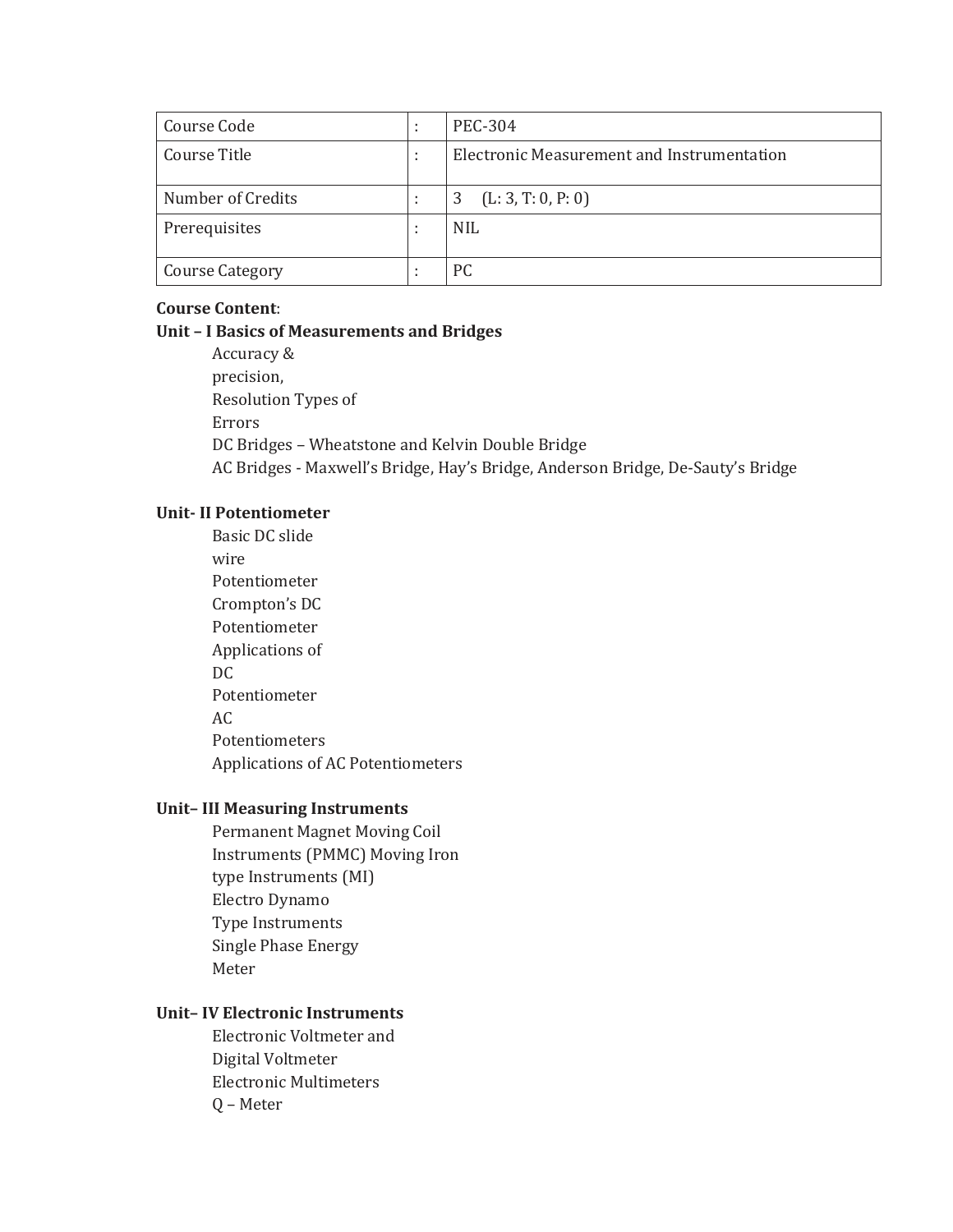Vector Impedance Meter

#### **Unit– V Oscilloscopes**

Cathode ray tube: construction, operation, screens, graticules Vertical deflection system, Horizontal deflection system, Delay line, Measurement of frequency, time delay, phase angle and modulation index (trapezoidal meth- od) Oscilloscope probe: Structure of 1:1 and 10:1 probe Multiple Trace CRO

#### **Unit- VI Transducers**

Classification, Selection Criteria, Characteristics, Construction, Working Principles and Ap- plication of following Transducers: RTD,

Thermocouple, Thermistor LVDT, Strain Gauge Load Cell

Piezoelectric Transducers

#### **SUGGESTED LEARNING RESOURCES:**

| S.<br>No.        | <b>Title of Book</b>                                                   | <b>Author</b>                                                               | <b>Publication</b>                       |
|------------------|------------------------------------------------------------------------|-----------------------------------------------------------------------------|------------------------------------------|
| 1.               | Electrical & Electronic Measurement<br>& Instruments                   | A.K. Sawhney                                                                | Dhanpat Rai & Sons, India                |
| 2.               | <b>Electronic Instrument and Measure-</b><br>ment Technique            | W.D. Cooper                                                                 | Prentice Hall Internation-<br>al, India. |
| 3.               | Electronic Measurement & Instru-<br>mentation                          | J.G. Joshi                                                                  | Khanna Publishing House,<br>Delhi        |
| $\overline{4}$ . | Measurement systems application<br>and design                          | E.O. Doebelin and D. N.<br>Manik                                            | The Mcgraw-Hill                          |
| 5.               | <b>Electronic Measurements and Instru-</b><br>mentation                | Oliver and Cage                                                             | The Mcgraw-Hill                          |
| 6.               | <b>Basic Electrical Measurement</b>                                    | M.B. Stout                                                                  | Prentice hall of India, In-<br>dia       |
| 7.               | Electronic Instrumentation                                             | H. S. Kalsi                                                                 | The Mcgraw-Hill                          |
| 8.               | <b>Electrical and Electronics Measure-</b><br>ment and Instrumentation | Prithwiraj Pukrait, Bud-<br>haditya Biswas, Santanu<br>Das, Chiranjib Koley | The Mcgraw-Hill                          |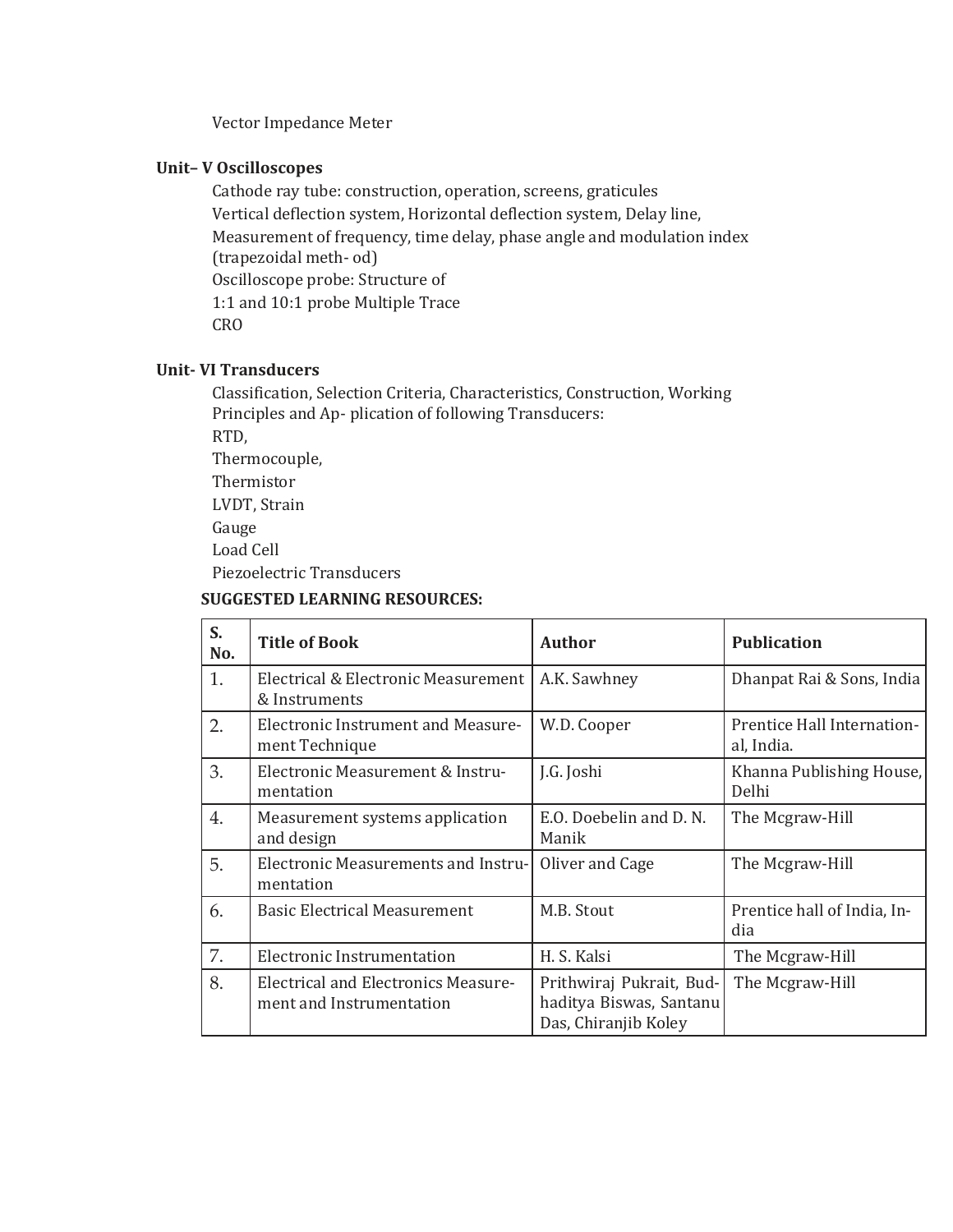| Course Code            | ٠ | $PEC-314$                                       |
|------------------------|---|-------------------------------------------------|
| Course Title           |   | Electronic Measurements and Instrumentation Lab |
| Number of Credits      |   | (L: 0, T: 0, P: 2)                              |
| Prerequisites          |   | <b>NIL</b>                                      |
| <b>Course Category</b> |   | <b>PC</b>                                       |

#### **SUGGESTED PRACTICALS/ EXERCISES**

The practical in this section are PrOs (i.e. sub-components of the COs) to be developed and assessed in the student for the attainment of the competency.

|     | S.<br>No.                                                                                                    | <b>Practical Outcomes (PrOs)</b>                                                               |  | Unit No. |                | <b>Approx Hrs.</b><br>Required |                |
|-----|--------------------------------------------------------------------------------------------------------------|------------------------------------------------------------------------------------------------|--|----------|----------------|--------------------------------|----------------|
|     | 1.                                                                                                           | Measure unknown inductance using following bridges (a) Ander-<br>son Bridge (b) Maxwell Bridge |  |          | I              |                                | 4              |
|     | 2.                                                                                                           | Measure Low resistance by Kelvin's Double Bridge                                               |  |          | I              |                                | 2              |
|     | 3.                                                                                                           | Calibrate an ammeter using DC slide wire potentiometer                                         |  |          | $\prod$        |                                | 2              |
|     | 4.                                                                                                           | Calibrate a voltmeter using Crompton potentiometer                                             |  |          | $\prod$        |                                | $\overline{2}$ |
|     | 5.<br>Measure low resistance by Crompton potentiometer                                                       |                                                                                                |  |          | II             |                                | $\overline{2}$ |
|     | Calibrate a single-phase energy meter by phantom loading<br>6.                                               |                                                                                                |  |          | III            |                                | $\overline{2}$ |
|     | 7.<br>Study the working of Q-meter and measure Q of coils                                                    |                                                                                                |  |          | IV             |                                | $\overline{2}$ |
| 8.  | Study working and applications of (i) C.R.O. (ii) Digital Storage<br>C.R.O. & (ii) C.R.O. Probes             |                                                                                                |  |          |                | $\overline{2}$                 |                |
| 9.  | VI<br>Measurement of displacement with the help of LVDT                                                      |                                                                                                |  |          | $\overline{2}$ |                                |                |
| 10. | Draw the characteristics of the following temperature transduc-<br>VI<br>ers (a) RTD (Pt-100) (b) Thermistor |                                                                                                |  |          |                | $\overline{2}$                 |                |
| 11. | $\overline{2}$<br>Measurement of strain/force with the help of strain gauge load<br>VI<br>cell               |                                                                                                |  |          |                |                                |                |

#### **Reference Books:**

| S. No.   Title of Book                                 | <b>Author</b> | <b>Publication</b>                       |
|--------------------------------------------------------|---------------|------------------------------------------|
| Electrical & Electronic Measure-<br>ment & Instruments | A.K. Sawhney  | Dhanpat Rai & Sons, India                |
| Electronic Instrument and Mea-<br>surement Technique   | W.D. Cooper   | Prentice Hall Internation-<br>al, India. |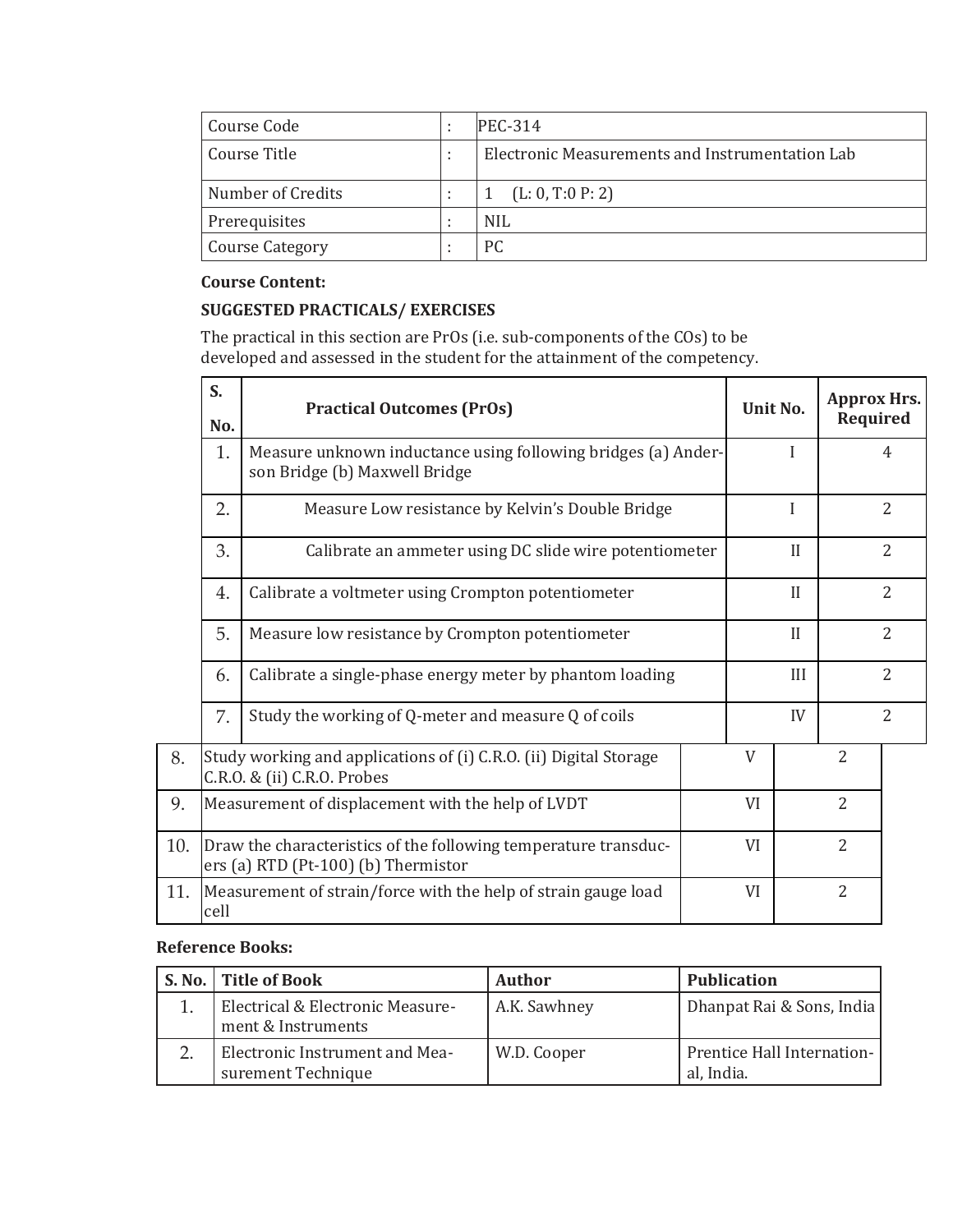| 3. | Electronic Measurement & Instru-<br>mentation    | J.G. Joshi                      | Khanna Publishing House,<br>Delhi  |
|----|--------------------------------------------------|---------------------------------|------------------------------------|
| 4. | Measurement systems application<br>and design    | E.O. Doebelin and D.N.<br>Manik | The Mcgraw-Hill                    |
| 5. | Electronic Measurements and In-<br>strumentation | Oliver and Cage                 | The Mcgraw-Hill                    |
|    |                                                  |                                 |                                    |
| 6. | <b>Basic Electrical Measurement</b>              | M.B. Stout                      | Prentice hall of India, In-<br>dia |
| 7. | Electronic Instrumentation                       | H. S. Kalsi                     | The Mcgraw-Hill                    |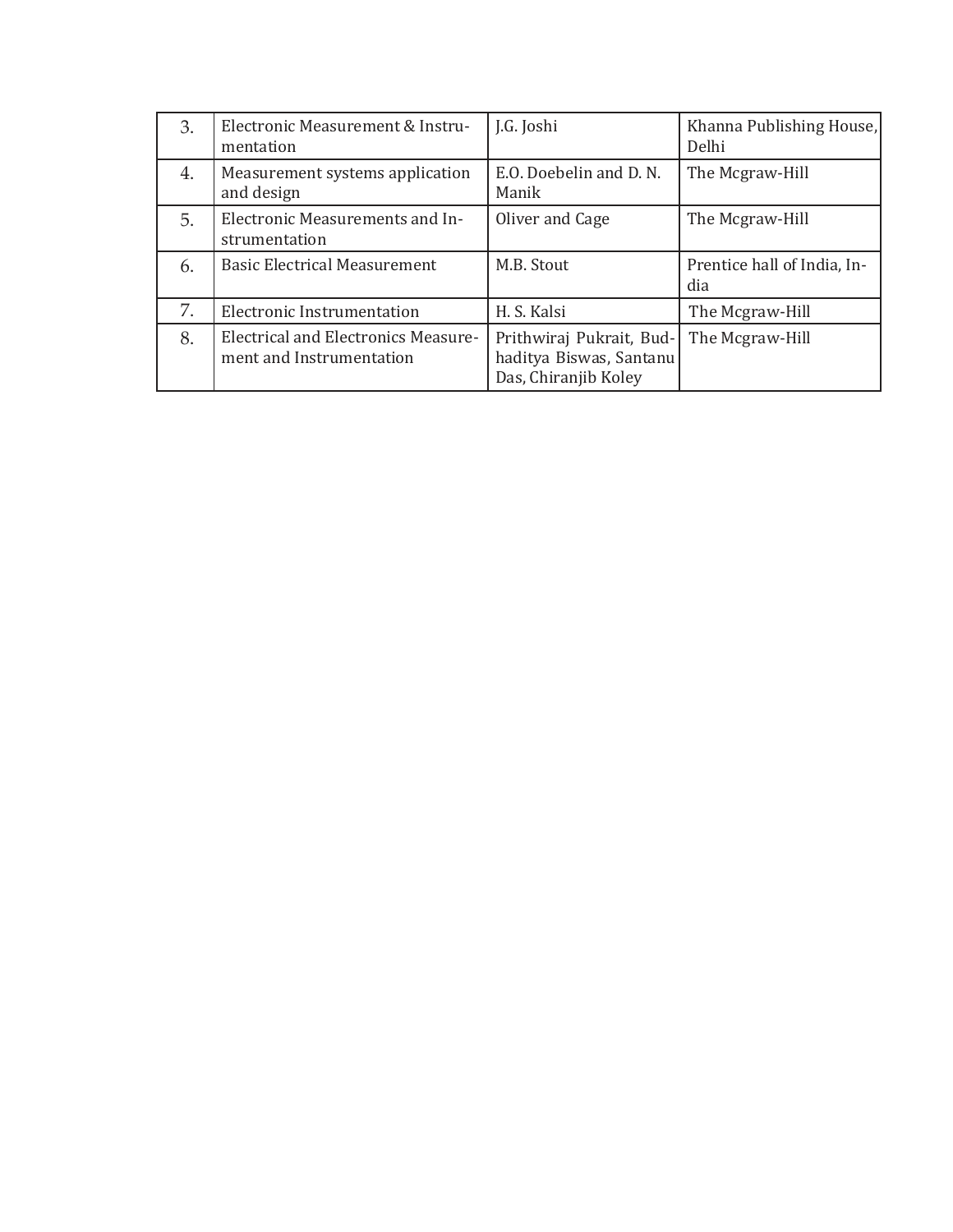| Course Code       | <b>PEC-302</b>                          |
|-------------------|-----------------------------------------|
| Course Title      | <b>Electronics Devices and Circuits</b> |
| Number of Credits | $3$ (L:3, T:0, P:0)                     |
| Prerequisites     | <b>NIL</b>                              |
| Course Category   | РC                                      |

**Unit 1** – Semiconductor and Diodes

Definition, Extrinsic/Intrinsic, N-type & p-type PN Junction Diode – Forward and Reverse Bias Characteristics Zener Diode – Principle, characteristics, construction, working Diode Rectifiers – Half Wave and Full Wave Filters – C, LC and PI Filters

**Unit 2** – Bipolar Junction Transistor (BJT)

NPN and PNP Transistor – Operation and characteristics Common Base Configuration – characteristics and working Common Emitter Configuration – characteristics and working Common Base Configuration – characteristics and working High frequency model of BJT Classification of amplifiers, negative feedback

#### **Unit 3** – Field Effect Transistors

FET – Working Principle, Classification MOSFET Small Signal model N-Channel/ P-Channel MOSFETs – characteristics, enhancement and depletion mode, MOS- FET as a Switch Common Source Amplifiers Uni-Junction Transistor – equivalent circuit and operation

**Unit 4** – SCR DIAC & TRIAC

SCR – Construction, operation, working, characteristics DIAC - Construction, operation, working, characteristics TRIAC - Construction, operation, working, characteristics SCR and MOSFET as a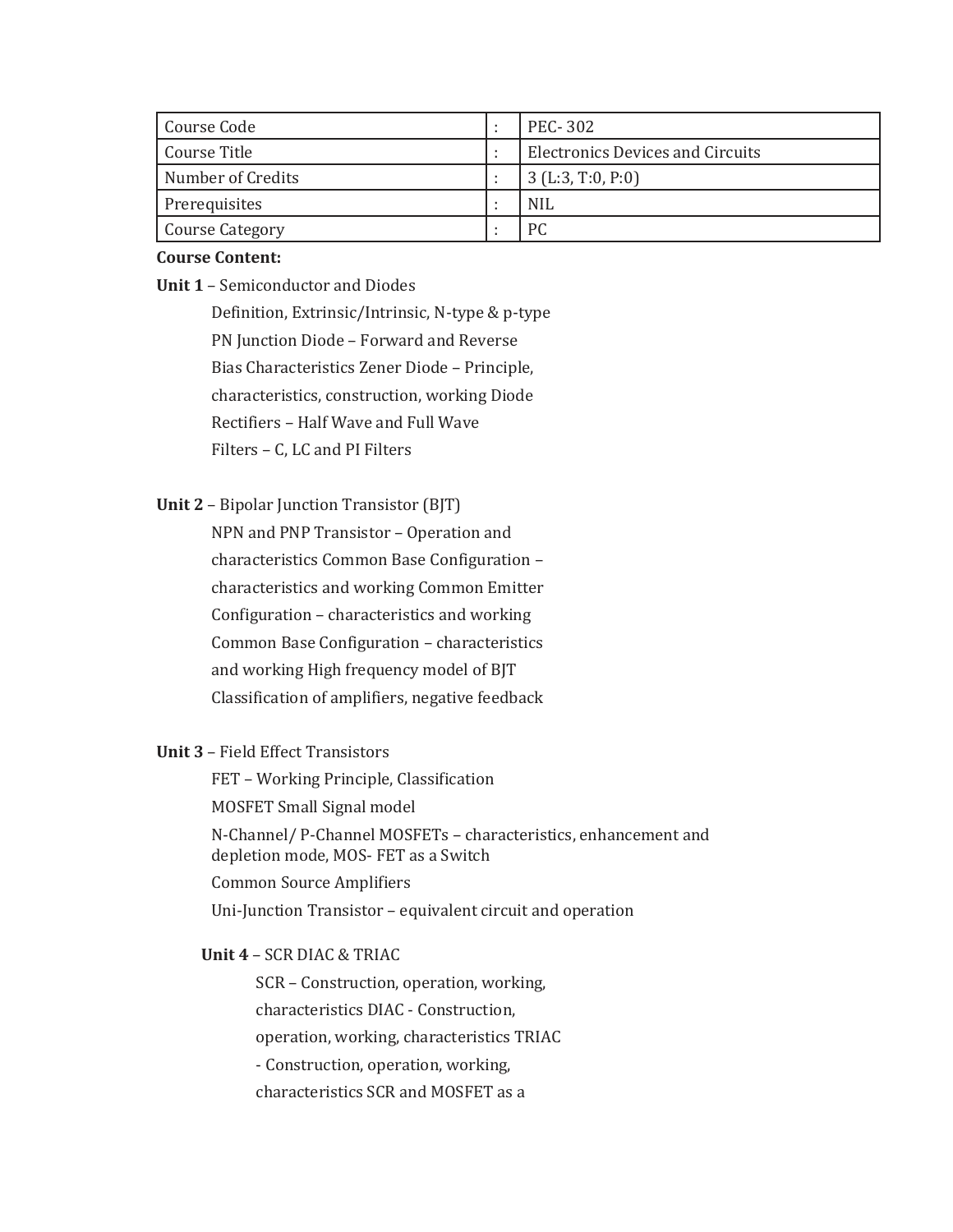Switch, DIAC as bidirectional switch

Comparison of SCR, DIAC, TRIAC, MOSFET

**Unit 5** – Amplifiers and Oscillators

Feedback Amplifiers – Properties of negative Feedback, impact of feedback on different pa- rameters

Basic Feedback Amplifier Topologies: Voltage Series, Voltage Shunt Current Series, Current

Shunt

Oscillator – Basic Principles, Crystal Oscillator, Non-linear/ Pulse Oscillator

| S. No. | <b>Title of Book</b>                               | <b>Author</b>                         | <b>Publication</b>                                                             |
|--------|----------------------------------------------------|---------------------------------------|--------------------------------------------------------------------------------|
| 1.     | <b>Analog Circuits</b>                             | A.K. Maini                            | Khanna Publishing House<br>Ed. 2018 (ISBN: 978-93-86173-584)                   |
| 2.     | Electronic<br>Devices<br>and Circuits              | S. Salivahanan and<br>N. Suresh Kumar | McGraw Hill Education; Fourth edition (1 July<br>2017)<br>ISBN: 978-9339219505 |
| 3.     | Electronics Devices<br>and circuit theory          | Boyestad & Nash-<br>elsky             | Pearson Education India; 11 edition (2015)<br>ISBN: 978-9332542600             |
| 4.     | Electronic Principles                              | Albert Malvino &<br>David Bates       | Tata McGraw Hill Publication 2010<br>ISBN: 978-0070634244                      |
| 5.     | Jacob Millman<br>Electronics Devices<br>& Circuits |                                       | McGraw Hill Education; 4 edition (2015)<br>ISBN: 978-9339219543                |

#### **SUGGESTED LEARNING RESOURCES:**

#### **SUGGESTED SOFTWARE/LEARNING WEBSITES:**

- a. [https://www.](http://www.electronics-tutorials.ws/)elect[ronics-tutorials.ws/](http://www.electronics-tutorials.ws/)
- b. [https://www.youtube.com/wa](http://www.youtube.com/watch?v=Rx43l-QpeWQ)tch[?v=Rx43l-QpeWQ](http://www.youtube.com/watch?v=Rx43l-QpeWQ)
- c. https://electronicsforu.com/resources/electronic-devices-and-circuit-theory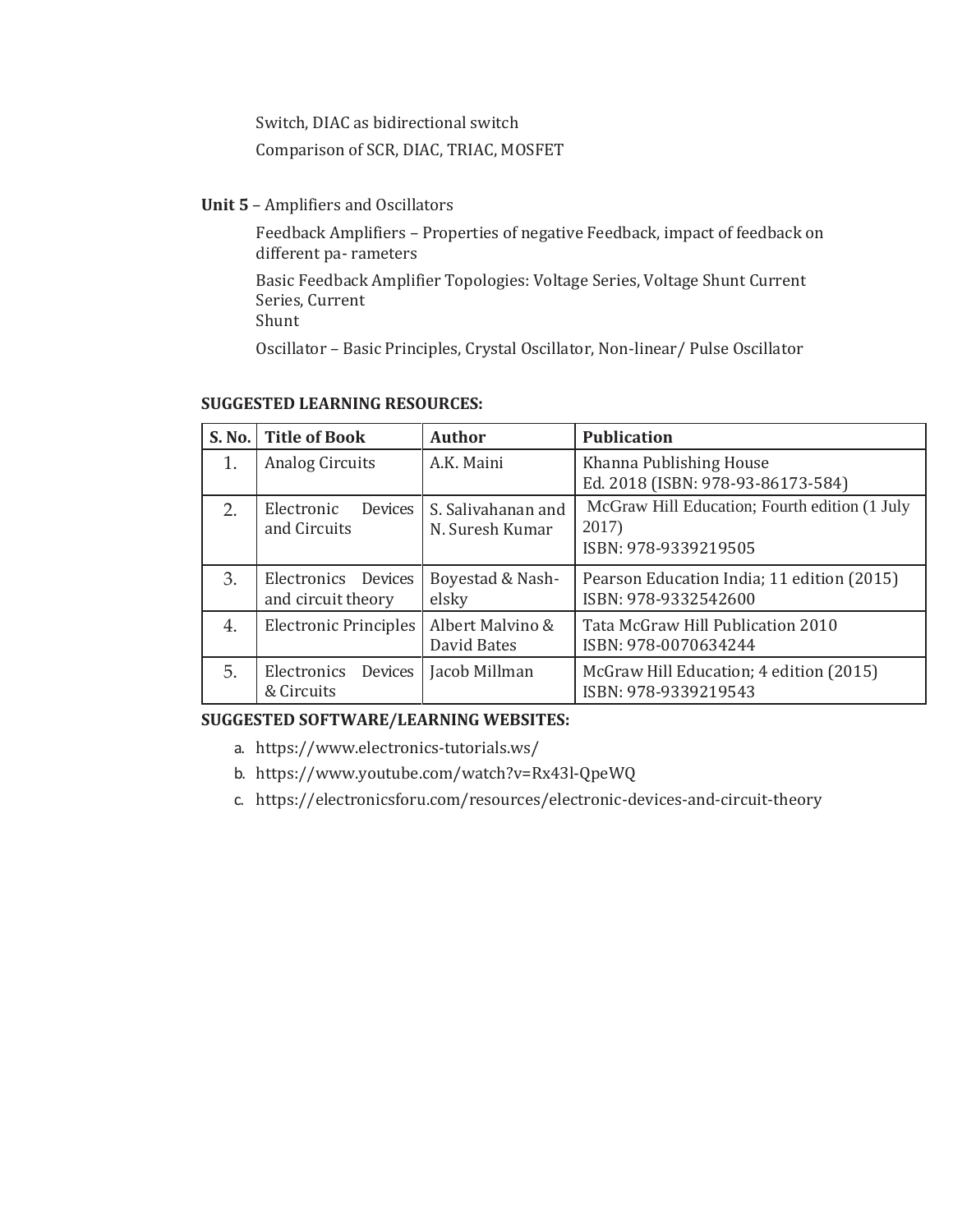| Course Code            | <b>PEC-301</b>                         |
|------------------------|----------------------------------------|
| Course Title           | Principles of Electronic Communication |
| Number of Credits      | (L: 3, T: 0, P: 0)<br>3                |
| Prerequisites          | <b>NIL</b>                             |
| <b>Course Category</b> | PC.                                    |

**ANALOG MODULATION:** Concept of frequency translation. Amplitude Modulation: Description of full AM, DSBSC, SSB and VSB in time and frequency domains, methods of generation &demodulation, descriptions of FM signal in time and frequency domains

**PULSE ANALOG MODULATION:** Ideal sampling, Sampling theorem, aliasing, interpolation, natural

and flat top sampling in time and frequency domains

**PCM & DELTA MODULATION SYSTEMS**: Uniform and Non-uniform quantization. PCM and delta modulation, Signal to quantization noise ratio in PCM and delta modulation.

**DIGITAL MODULATION:** Baseband transmission: Line coding (RZ, NRZ), inter symbol interference (ISI), pulse shaping, Nyquist criterion for distortion free base band transmission, raised cosine spec- trum. Pass band transmission: Geometric interpretation of signals, orthogonalization.

**SPREAD-SPECTRUM MODULATION:** Introduction, Pseudo-Noise sequences, direct sequence spread spectrum (DSSS) with coherent BPSK, processing gain, probability of error, frequency-hop spread spectrum (FHSS). Application of spread spectrum: CDMA.

#### **Books:**

- 1. Principles of communication systems By Taub Schilling, T.M.H.
- 2. Fundamentals of communication systems By Proakis & Salehi, Pearson education
- 3. Communication Systems by Simon Haykin, John Wiley
- 4. Communication Systems (Analog and Digital) By R.P. Singh, S.D. Sapre,T.M.H.
- 5. Modern Digital & Analog Communication By B.P. Lathi, Oxford Publications
- 6. Digital & Analog Communication Systems By K.S. Shanmugam, JohnWiley

#### **Course Outcomes:**

- 1. Use of different modulation and demodulation techniques used in analog communication.
- 2. Identify and solve basic communication problems.
- 3. Analyse transmitter and receiver circuits.
- 4. Compare and contrast design issues, advantages, disadvantages and limitations of analog communication systems.